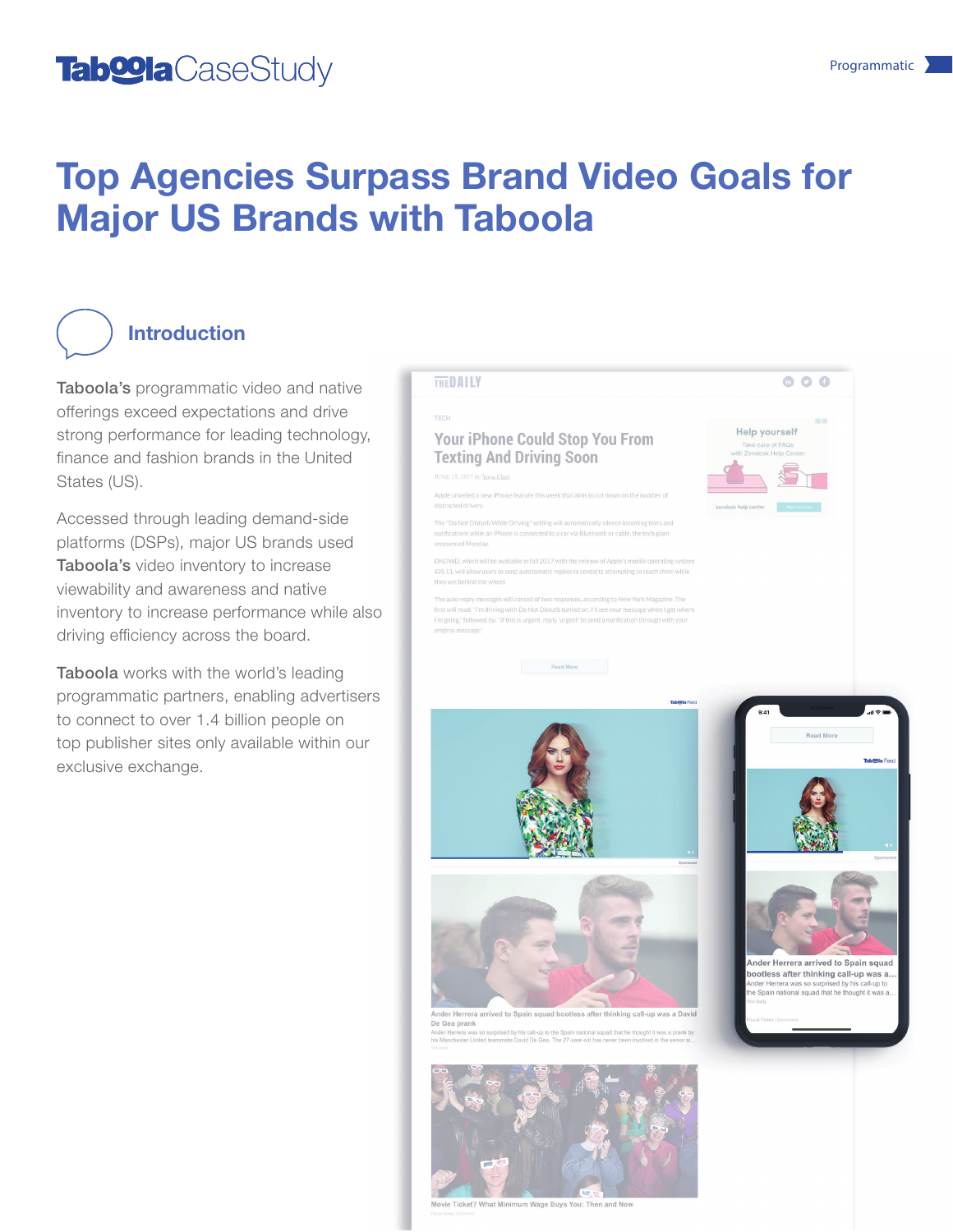## Tab $\bullet$ la CaseStudy Programmatic  $\lambda$



# Major US **F**inance **B**rand

A global leader in financial services, this Major US Finance Brand offers solutions to the world's most important corporations, governments and institutions in more than 100 countries.



*"We needed to hit our end of quarter goals and were looking for new inventory sources that might help us do so while creating efficiencies. Taboola was a great fit because of their reach on highly viewable placements which allowed us to focus on our audience targeting."*

*- Associate Director, Leading Advertising Agency*

### Leading Agency Hits Quarterly Goals with Taboola Video

This Major US Finance Brand was looking to educate consumers with a video series about their often complex product offerings- focusing on achieving high viewability with the campaign.

The agency managing the campaign was looking for high value inventory sources on top quality publishers where they could leverage existing video assets. Taboola met all of these requirements while optimizing effectively for viewability and completion rate.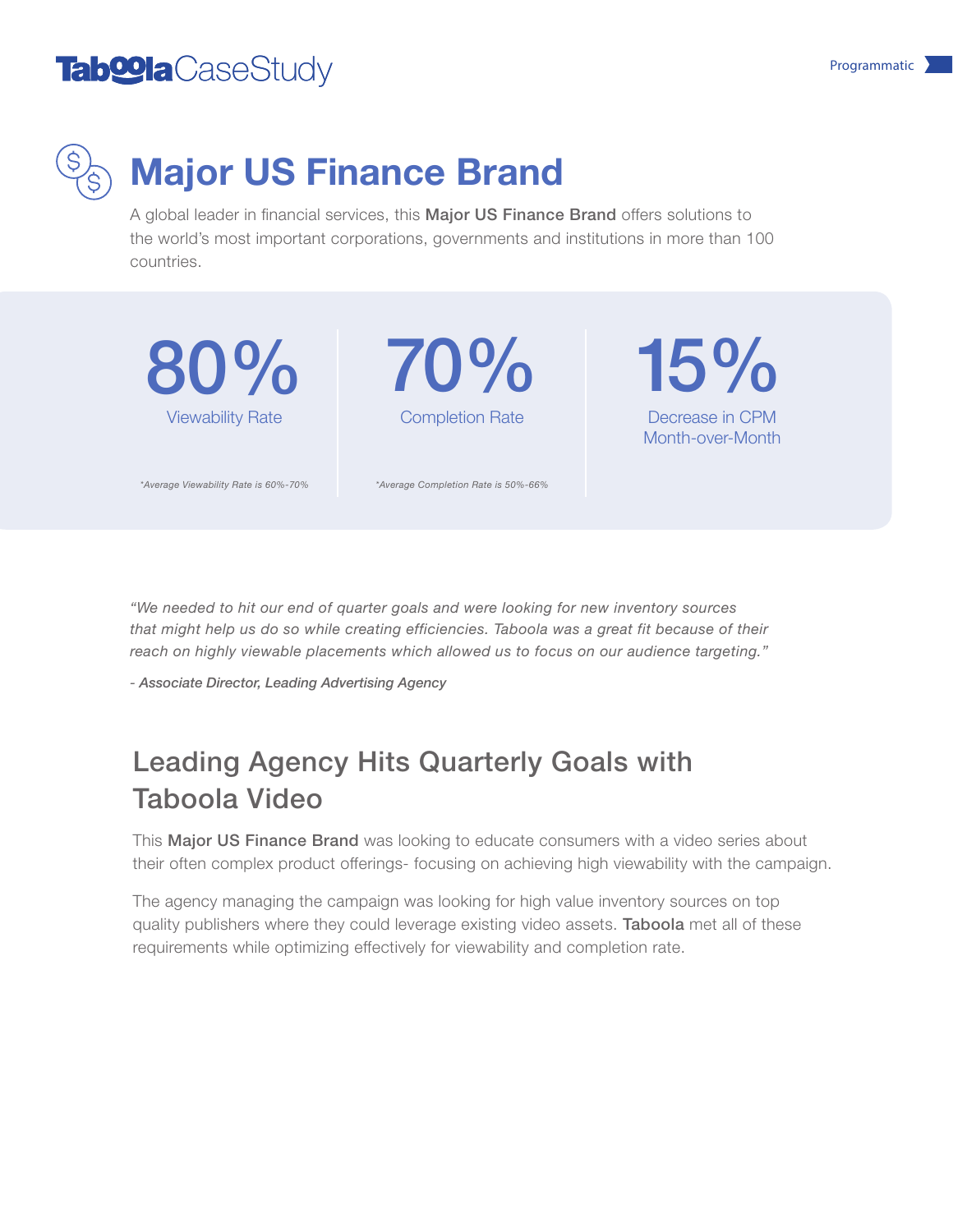## Tab $\bullet$ la CaseStudy Programmatic  $\lambda$



# Major US Mobile Carrier Leveraging Taboola for Native

This Major US Cellular Provider is a regional carrier which owns and operates a wireless telecommunications network in the US, serving over 5 million customers.



*\*Average Viewability Rate is 50%-60%*

*"We're starting to see native everywhere in the industry. For this Major US Cellular Provider's recent native campaign, we partnered with Taboola to leverage the inventory across their native platform.* 

*Through the private marketplace (PMP), native placements became extremely powerful because*  we could adjust the creative, path and landing page URL for each user, making the journey more *powerful for our clients and users alike."* 

*- Director, Leading Global Agency*

#### Leading Global Agency finds Success with Taboola's Brand Safe Inventory

This Major US Mobile Carrier was looking to educate consumers about a recent expansion of coverage in key areas across the US and drive clicks to their homepage.

Taboola's native in-feed and homepage placements were able to capture attention when users were looking for what's next. Outperforming other native display formats, Taboola succeeded in encouraging users to learn about the US Mobile Carrier's coverage.